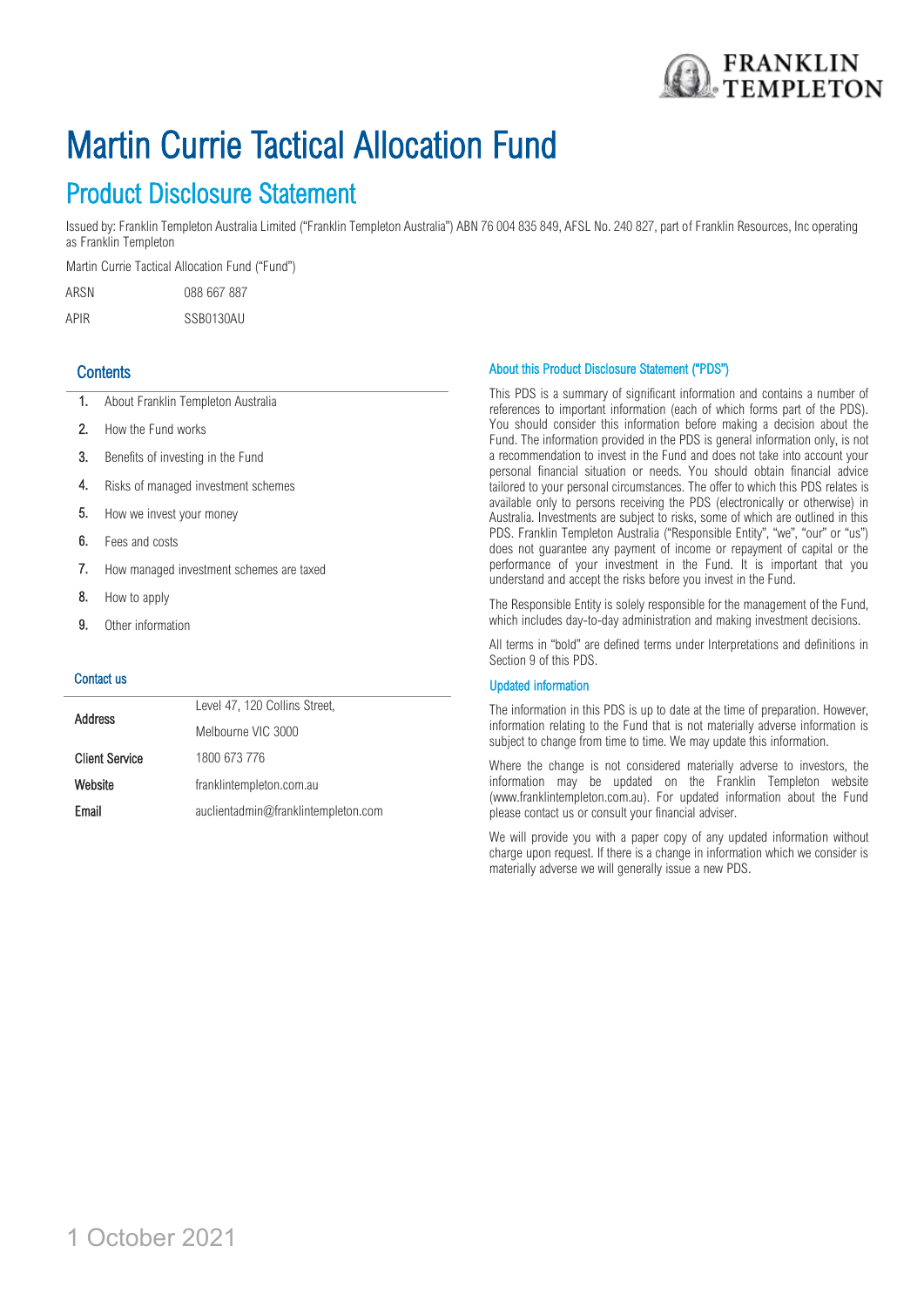

## 1 About Franklin Templeton Australia

Franklin Templeton Australia is the Responsible Entity for this Fund and part of Franklin Resources, Inc. The Responsible Entity is solely responsible for the management of the Fund, which includes day-to-day administration and making investment decisions. Franklin Resources, Inc. [NYSE:BEN] is a global investment management organisation with subsidiaries operating as Franklin Templeton and serving clients in over 165 countries. Franklin Templeton's mission is to help clients achieve better outcomes through investment management expertise, wealth management and technology solutions. Through its specialist investment managers, the company brings extensive capabilities in equity, fixed income, multi-asset solutions and alternatives. With offices in more than 30 countries and approximately 1,300 investment professionals, the California-based company has over 70 years of investment experience and over AUD \$2.1 trillion in assets under management as of 30 June 2021. Through specialised teams, Franklin Templeton has deep expertise across all asset classes, including equity, fixed income, alternatives and multi-asset solutions. This includes a group of world-renowned specialist investment managers such as Martin Currie, Western Asset and Brandywine Global. For more information, please visit franklintempleton.com.au

#### Investment manager

Martin Currie Australia (a division of Franklin Templeton Australia) is investment manager of the Fund. Martin Currie is an active equity specialist manager crafting high-conviction portfolios. Headquartered in Edinburgh, Scotland and founded in 1881, with a significant presence in Australia through Martin Currie Australia, dating back to 1954. Martin Currie believes a stock focused approach, driven by in-depth fundamental research and skilled portfolio construction, is the best way to exploit market inefficiencies and generate consistent outperformance. They achieve this through a highly disciplined research process that scrutinises and identifies those companies that meet their rigorous selection criteria. Martin Currie's investment strategies are underpinned by the quality of its in-depth fundamental research and skilled portfolio construction, undertaken by its deeply resourced and highly experienced team of investment professionals. Martin Currie's approach to "Active ownership" is at the heart of its active management proposition, and its highly differentiated approach to the analysis of Environmental, Social and Governance (ESG) factors, is embedded in every part of the investment process to ensure they make better long-term decisions.

Please note: You should read the important information About Franklin Templeton Australia before making a decision. Go to the 'About Franklin Templeton Australia' section of the Additional Information Booklet which is available at [franklintempleton.com.au.](http://www.leggmason.com.au/en/index.aspx)

The material relating to Franklin Templeton may change between the time when you read the PDS and the day when you acquire the Fund.

## 2 How the Fund works

#### About the Fund and structure

The Fund is a registered managed investment scheme that is an unlisted Australian unit trust. The Fund comprises assets which are acquired by the Responsible Entity in accordance with the investment strategy for the Fund. The Fund is governed by a "Constitution". The terms and conditions of the Constitution are binding on each Unit holder (and all persons claiming through them).

The Responsible Entity has appointed JPMorgan Chase Bank, N.A. (Sydney branch) (ABN 43 074 112 011) (JPMorgan) to provide custody and fund administration services. JPMorgan have provided their consent to be named and have not withdrawn their consent before the issue date of the PDS. JPMorgan has not been involved in the preparation of this PDS or caused or otherwise authorised the issue of this PDS. JPMorgan has not independently verified the information contained in this PDS and accordingly accepts no responsibility for the accuracy or completeness of the information. JPMorgan does not guarantee the success or the performance of the Fund nor the repayment of capital or any particular rate of capital or income return.

OneVue Fund Services Pty Ltd (ACN 107 333 308) has been appointed as the registrar in relation to the Fund. The custodian and registrar may be changed from time to time.

A Unit holder's interest in the Fund is represented by "Units". A Unit holder has an interest in the assets of the Fund as a whole, subject to the liabilities of the Fund. A Unit holder does not have an interest in any particular asset of the Fund.

Investors can acquire interests in the Fund by applying for Units and can redeem from the Fund by making a withdrawal request in relation to the Units they hold. The price at which Units are acquired ("Application Price") or redeemed ("Redemption Price") is determined in accordance with the Constitution.

The Application Price and the Redemption Price on a "Business Day" are, in general terms, equal to the product of the Net Asset Value ("NAV") of the Fund divided by the number of Units on issue and:

• for the Application Price, adjusted up for transaction costs (called the "buy spread"); and

• for the Redemption Price, adjusted down for transaction costs (called the "sell spread").

The Application Price and the Redemption Price are generally determined each Business Day.

The Application Price and the Redemption Price will increase as the market value of the Fund's assets increases and will decrease as the market value of the Fund's assets decreases.

#### How we process your money

An investor can acquire Units by making an application for Units. An application for Units is made by lodging either an "Application Form for New Investors" or an "Application Form for Existing Investors" ("application forms").

Application forms need to be received by the registrar and appropriate funding provided to the Fund's nominated bank account by 11.00am on a Business Day to receive that day's Application Price. Refer to Section 8 "How to apply" for more information.

#### Classes of Units

The Responsible Entity may offer or withdraw classes of Units. Currently under this PDS one class of Units is offered: "Class A". The Responsible Entity has the ability to issue further classes of Units under separate PDSs or other offer documents from time to time.

#### Access to your money

A Unit holder can dispose of Units by making a redemption from the Fund. A redemption request can be made by completing a "Redemption Form"

Redemption Forms need to be received by the registrar by 11.00am on a Business Day to receive that day's Redemption Price.

Redemptions are typically paid within five Business Days although the Constitution allows us up to 30 Business Days or longer in certain circumstances. Redemption proceeds will be paid to an investor's nominated bank account.

In some circumstances, such as suspension of trading on the Australian Securities Exchange, Unit holders may not be able to redeem their Units within the usual period upon request. If the Fund becomes illiquid, for the purposes of the "Corporations Act", then you may only redeem from the Fund in accordance with the terms of a redemption offer (if any) made by the Responsible Entity in accordance with the Corporations Act.

There is no obligation on the Responsible Entity to make a redemption offer. The Responsible Entity anticipates that the Fund will generally be liquid.

#### Minimum investment

Unless otherwise determined by us, the minimum initial investment is \$30,000. Additional investments can be made at any time. The minimum additional investment amount is \$5,000.

#### Valuation of Fund assets and unit pricing

The Fund's assets are typically valued each Business Day. Unit prices are usually calculated each Business Day. We may declare Unit prices more or less frequently or delay calculation in certain circumstances.

A formal written policy has been established by us in relation to the guidelines and any relevant factors that are taken into account when exercising any discretion in calculating unit prices (including determining the value of assets and the amount of liabilities). A copy of our policy is available to investors on request free of charge.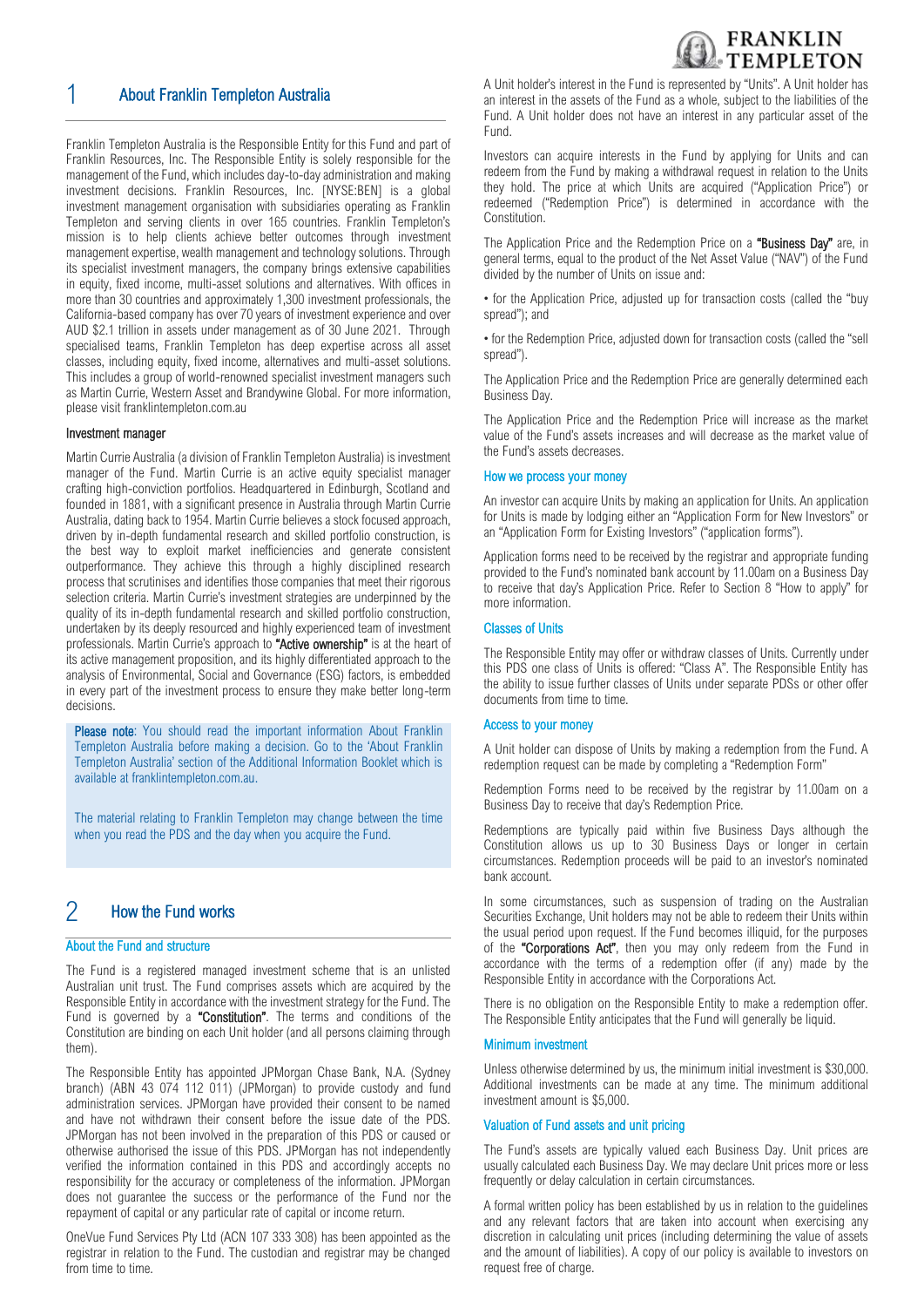#### Distributions and payment methods

The Fund may distribute income at 31 December and can determine to make an additional distribution from time to time. At present, the Fund intends to distribute all undistributed income. at 30 June each year, but the Constitution for the Fund does allow us to accumulate income where the Fund is an Attribution Managed Investment Trust ("AMIT") for the relevant year. A Unit holder's entitlement to distributions of income is determined based on the number of Units held at the end of the relevant distribution period. Distributions will be paid within 60 days of the end of the relevant distribution period. Unit holders who redeem Units during a distribution period will not receive a distribution of income in respect of those Units for that distribution period.

The Constitution for the Fund does provide us with the power to, where Units are redeemed during a year for which the Fund is an AMIT, attribute tax components to a redeeming Unit holder in certain circumstances where the redemption constitutes a "Significant Redemption". Income attributable to each Class may be impacted by the total level of fees charged to the Fund. You may use the "Application Form for New Investors" to elect a distribution preference. If you are an existing investor, you can change your distribution preference through the "Change of Details Form". Reinvested distributions will be taken to be issued on the next day after the end of the relevant distribution period. The Application Price for Units issued on the reinvestment of distributions will be based on the NAV of the Fund used to calculate the last Application Price for the relevant distribution period adjusted for certain income amounts.

Distributions will be reinvested into additional Units unless otherwise directed by you.

Please note: You should read the important information about how the Fund works before making a decision. Go to the "About the Funds" section of the Additional Information Booklet which is available at franklintempleton.com.au.

The material relating to the acquisition and disposal of interest in the Fund may change between the time when you read the PDS and the day when you acquire the Fund.

## 3 Benefits of investing in the Fund

#### Significant features

The Fund seeks to provide exposure to tactical asset allocation decisions between Australian equities, Australian bonds and cash based on an assessment of the relative valuations of these asset classes.

The investment manager's approach is premised on the philosophy that the Australian equity market is efficient over the long term but "short-term inefficient" – disciplined investors can exploit short-term market movements to add long-term value.

The Fund is tilted toward the relatively undervalued asset class in the expectation that the undervalued asset class will outperform as it returns to assessed fair value.

The investment manager relies on complementary fundamental and quantitative research, and collective insights into the current investment landscape, to identify the most attractive market opportunities.

#### Significant benefits

The Fund offers a number of significant benefits:

exposure to an actively managed core portfolio of Australian equities;

exposure to a relatively low risk portfolio of Australian cash and bonds.

• professional management of your investment with an experienced investment manager;

• diversification benefits that would be difficult to achieve through direct investment;

• disciplined portfolio construction; and

web-based reporting that includes performance, market commentary and portfolio strategy.

#### 4 Risks of managed investment schemes

You should note:

- all investments carry risk;
- different funds may carry different levels of risk depending on the assets that make up the fund;
- assets with the highest potential long-term returns may also carry the highest level of short-term risk;
- the value of investments will vary;
- the level of returns will vary and future returns may differ from past returns; and
- returns are not quaranteed and you may lose some of your money.
- The laws affecting registered managed investment schemes may change in the future. Your personal risk level will vary depending on a range of factors, including, age, investment time frames, where other parts of your wealth are invested and your risk tolerance.

The significant risks of investing in the Fund include:

- market risks, including declines in asset prices, unfavourable economic conditions, changes in government regulation, inflation and lack of liquidity (in this context, "lack of liquidity" means investments may not be readily disposed of);
- manager risks, including human error, system failures, poor procedures, lack of management controls, termination of the Fund, counterparty risk, changes in fees, replacement of the Responsible Entity and replacement of the investment manager;
- counterparty risks, including when a counterparty either cannot or will not meet its obligations;
- investment risks, including benchmark performance that is below Unit holder expectations and/or the Fund not meeting its investment objective; and
- the risks of implementing investment decisions using derivatives, including market risks, manager risks, counterparty risks, the risks of a derivative position unexpectedly not corresponding with the intended exposure and the risks of a derivative position inadvertently not being backed by cash, cash equivalents or securities. A derivative position that is not appropriately backed may cause the Fund to be inadvertently leveraged.

Techniques used to manage risks include:

- extensive research;
- active portfolio management;
- risk management systems;
- compliance monitoring;
- monitoring economic factors;
- maintaining disciplined management controls;
- auditing operational procedures; and
- managing derivatives, including requiring derivatives to be supported by cash, cash equivalents or securities.

Please note: You should read the important information about investment risks before making a decision. Go to the "Risks" section of the Additional Information Booklet which is available at franklintempleton.com.au.

The material relating to investment risks may change between the time when you read the PDS and the day when you acquire the Fund.

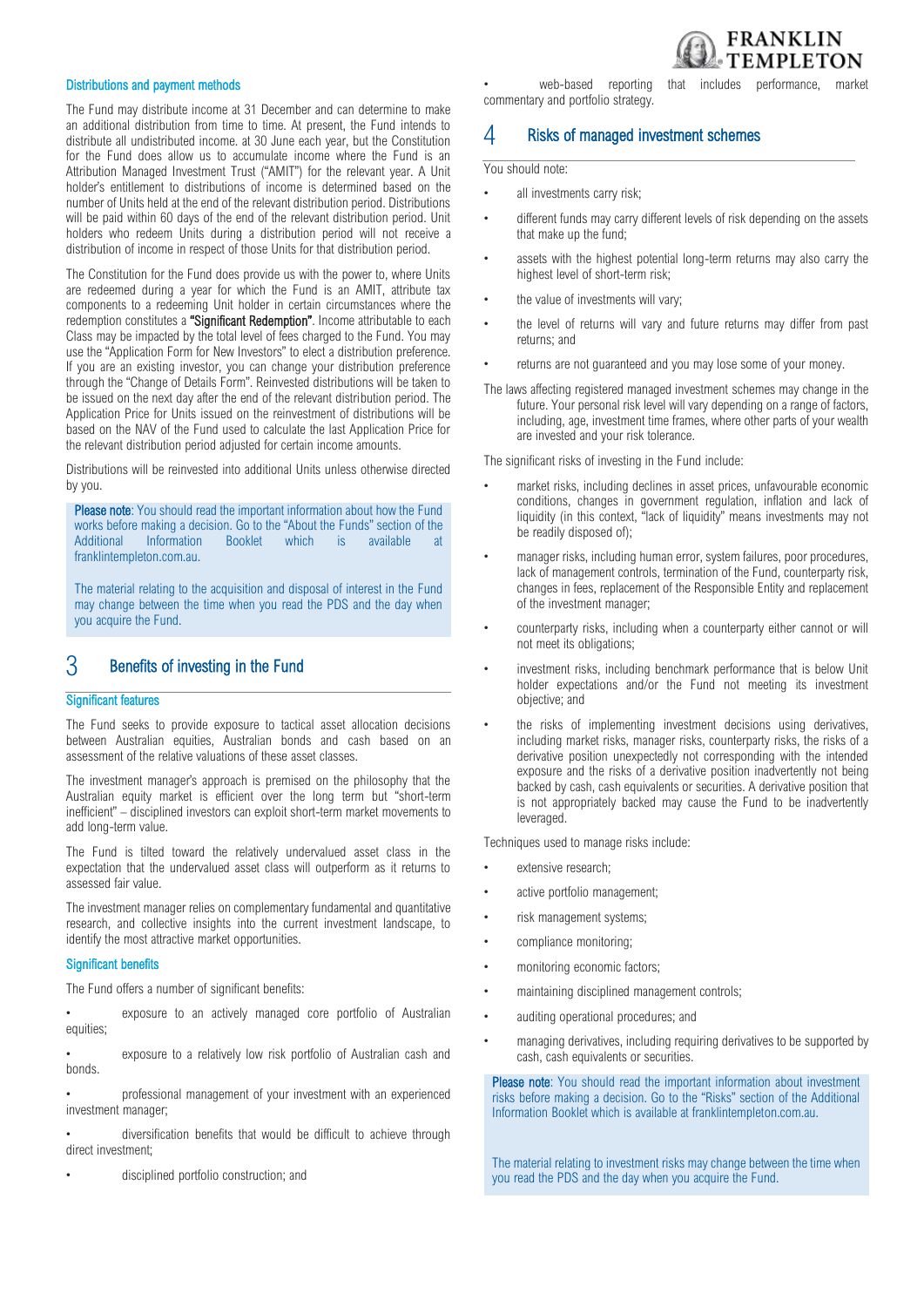

## 5 How we invest your money

Warning: you should consider the likely investment return, the risk, and your investment timeframe when choosing whether to invest in the Fund.

| <b>Martin Currie Tactical Allocation Fund</b>            |                                                                                                                                                                                                                                                                                                                                                                                                                                                                                                                                 |                                            |                                                                                                                                                                                                                                           |             |
|----------------------------------------------------------|---------------------------------------------------------------------------------------------------------------------------------------------------------------------------------------------------------------------------------------------------------------------------------------------------------------------------------------------------------------------------------------------------------------------------------------------------------------------------------------------------------------------------------|--------------------------------------------|-------------------------------------------------------------------------------------------------------------------------------------------------------------------------------------------------------------------------------------------|-------------|
| <b>Investment objective</b>                              | The Fund aims to earn an after-fee return in excess of the Benchmark over rolling five-year periods.                                                                                                                                                                                                                                                                                                                                                                                                                            |                                            |                                                                                                                                                                                                                                           |             |
|                                                          | Treasury Index.                                                                                                                                                                                                                                                                                                                                                                                                                                                                                                                 |                                            | The Benchmark is a composite of 50% the S&P/ASX 200 Accumulation Index and 50% the Bloomberg AusBond                                                                                                                                      |             |
| Minimum suggested timeframe for investment               | allocation to the Fund.                                                                                                                                                                                                                                                                                                                                                                                                                                                                                                         |                                            | If the Fund is used as part of a broader investment portfolio including Australian equities and bonds the minimum<br>time frame for investment of three years is suggested however this will depend upon the size of the portfolio's      |             |
| What does the Fund invest in?                            | The Fund is designed to be used as part of a Unit holder's overall investment portfolio.                                                                                                                                                                                                                                                                                                                                                                                                                                        |                                            |                                                                                                                                                                                                                                           |             |
|                                                          | The Fund will generally be managed in accordance with the following asset allocation guidelines.                                                                                                                                                                                                                                                                                                                                                                                                                                |                                            |                                                                                                                                                                                                                                           |             |
|                                                          | <b>Asset Class</b>                                                                                                                                                                                                                                                                                                                                                                                                                                                                                                              | Minimum (%)                                | Target Strategic Allocation (%)                                                                                                                                                                                                           | Maximum (%) |
|                                                          | Australian equities                                                                                                                                                                                                                                                                                                                                                                                                                                                                                                             | $-50%$                                     | 50%                                                                                                                                                                                                                                       | 150%        |
|                                                          | Australian fixed income                                                                                                                                                                                                                                                                                                                                                                                                                                                                                                         | $-50%$                                     | 50%                                                                                                                                                                                                                                       | 150%        |
|                                                          | 95%<br>100%<br>105%<br>Net exposure<br>Therefore, an investment of 10% of Unit holder's overall investment portfolio (assuming 5% from the target<br>strategic allocation to Australian equities and 5% from the target strategic allocation to Australian fixed<br>income/cash) provides asset allocation through ranges of ±10% either side of the Unitholder's overall investment<br>portfolio allocation to Australian equities and Australian fixed income/cash.                                                           |                                            |                                                                                                                                                                                                                                           |             |
|                                                          | The Fund will use derivatives to implement tactical asset allocation decisions between Australian equities and<br>Australian bonds/cash within the ranges identified.                                                                                                                                                                                                                                                                                                                                                           |                                            |                                                                                                                                                                                                                                           |             |
|                                                          | or other securities.                                                                                                                                                                                                                                                                                                                                                                                                                                                                                                            |                                            | Where the Fund has exposure of more than 100% to an asset class, the derivatives will not be covered by cash                                                                                                                              |             |
|                                                          |                                                                                                                                                                                                                                                                                                                                                                                                                                                                                                                                 |                                            | To the extent that the Fund's derivatives are not covered, the Fund will be leveraged.                                                                                                                                                    |             |
|                                                          | The Fund will not invest in securities issued by companies directly involved in:                                                                                                                                                                                                                                                                                                                                                                                                                                                |                                            |                                                                                                                                                                                                                                           |             |
|                                                          |                                                                                                                                                                                                                                                                                                                                                                                                                                                                                                                                 | the production of "Controversial weapons"; |                                                                                                                                                                                                                                           |             |
|                                                          | the manufacture of tobacco products;                                                                                                                                                                                                                                                                                                                                                                                                                                                                                            |                                            |                                                                                                                                                                                                                                           |             |
|                                                          | threshold).                                                                                                                                                                                                                                                                                                                                                                                                                                                                                                                     |                                            | mining or extraction of thermal coal, or extraction of oil from tar sands (subject to a 20% revenue                                                                                                                                       |             |
|                                                          | The Fund does not intend to undertake any other form of borrowing.                                                                                                                                                                                                                                                                                                                                                                                                                                                              |                                            |                                                                                                                                                                                                                                           |             |
| <b>Risk level</b>                                        |                                                                                                                                                                                                                                                                                                                                                                                                                                                                                                                                 |                                            | The Responsible Entity considers the risk level of the Fund to be medium to high. The investment manager has<br>risk control methodologies in place which aim to mitigate the overall level of risk.                                      |             |
| <b>Fund performance</b>                                  | performance is not necessarily a guide to future performance.                                                                                                                                                                                                                                                                                                                                                                                                                                                                   |                                            | Investment performance of the Fund is published on our website at www.franklintempleton.com.au. Past                                                                                                                                      |             |
| Labour, Environment, Social and Ethical<br>consideration | In addtion to the exclusions noted in "What does the Fund invest in" section above, environmental, social and<br>governance considerations (including labour standards and ethical considerations) are taken into account in<br>determining the value of a company in some of the underlying managed investment schemes the Fund will<br>invest into. The value of a company is then considered by the underlying managed investment scheme's<br>investment manager in the selection, retention and realisation of investments. |                                            |                                                                                                                                                                                                                                           |             |
| <b>Changes to Fund detail</b>                            |                                                                                                                                                                                                                                                                                                                                                                                                                                                                                                                                 |                                            | The Responsible Entity is permitted to change how it invests the assets of the Fund at any time. If the Responsible<br>Entity changes the investment objective of the Fund the Responsible Entity will advise Unit holders of the change. |             |

#### Investment options

There are no other investment options for the Fund.

#### **Switching**

Switching is not available for the Fund.

Please note: Please note: You should read the important information about fees and costs of investing in the Fund before making a decision. Go to the "Additional Explanation of Fees and Costs" section of the Additional Information Booklet available at franklintempleton.com.au.

The material relating to how we invest your money may change between the time when you read the PDS and the day when you acquire the Fund.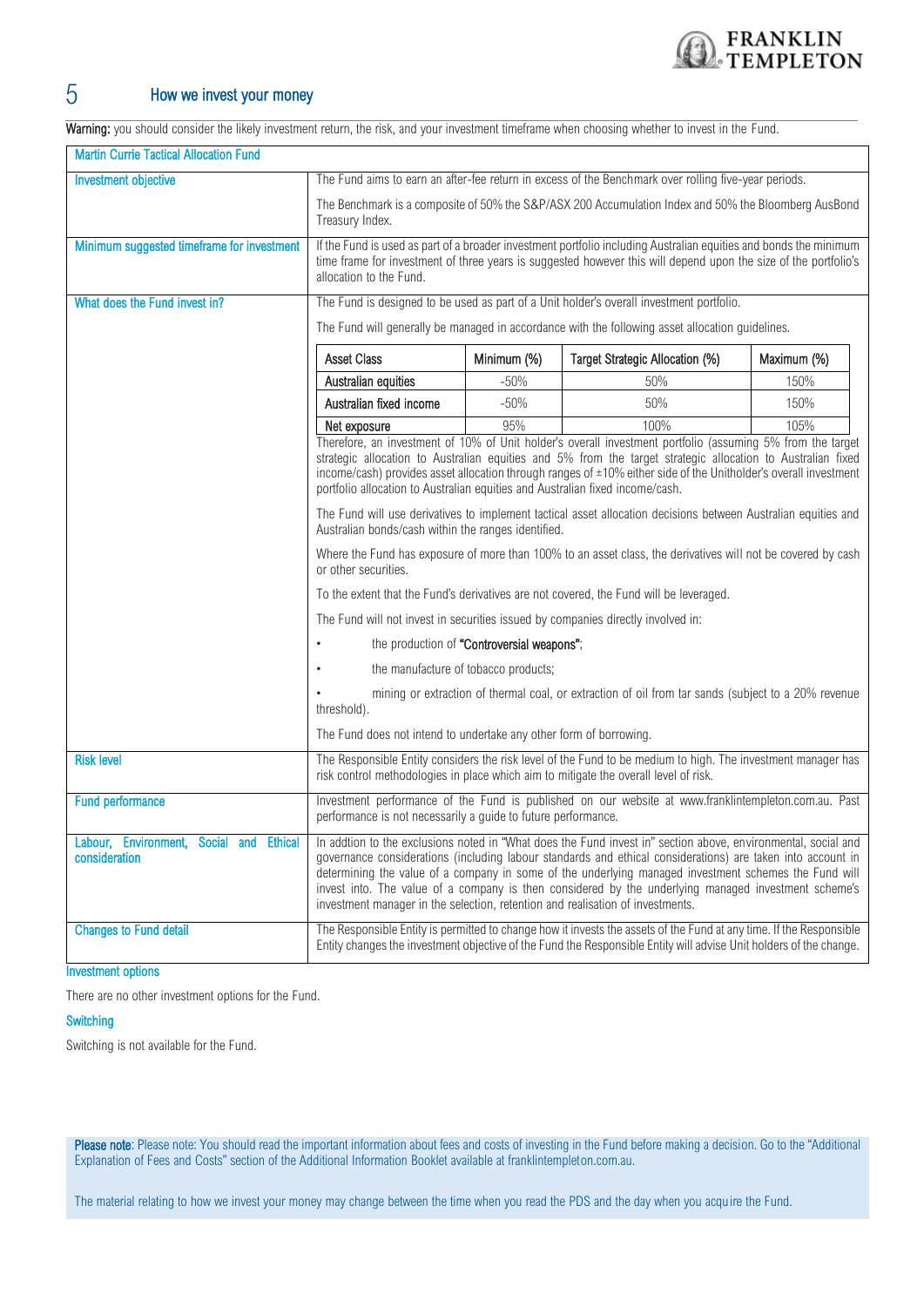

## **Fees and costs**

#### Did you know?

Small differences in both investment performance and fees and costs can have a substantial impact on your long term returns.

For example, total annual fees and costs of 2% of your account balance rather than 1% could reduce your final return by up to 20% over a 30 year period (for example, reduce it from \$100,000 to \$80,000).

You should consider whether features such as superior investment performance or the provision of better member services justify higher fees and costs.

You may be able to negotiate to pay lower fees. Ask the fund or your financial adviser.

#### To find out more

If you would like to find out more, or see the impact of the fees based on your own circumstances, the Australian Securities and Investment Commission (ASIC) website (moneysmart.gov.au) has a managed funds fee calculator to help you check out different fee options.

The information in the following Fees and Costs Summary can be used to compare costs between different managed investment schemes. Fees and costs can be paid directly from an investor's account or deducted from investment returns. For information on tax please see section 7 of this PDS.

#### Fees and Costs Summary

| <b>Martin Currie Tactical Allocation Fund</b>                                                                      |                                                                       |                                                                                                                                                                                                                                                                                                                                                                                                                                  |  |  |
|--------------------------------------------------------------------------------------------------------------------|-----------------------------------------------------------------------|----------------------------------------------------------------------------------------------------------------------------------------------------------------------------------------------------------------------------------------------------------------------------------------------------------------------------------------------------------------------------------------------------------------------------------|--|--|
| Type of fee or cost<br>Amount                                                                                      |                                                                       | How and when paid                                                                                                                                                                                                                                                                                                                                                                                                                |  |  |
| Ongoing annual fees and costs                                                                                      |                                                                       |                                                                                                                                                                                                                                                                                                                                                                                                                                  |  |  |
| Management fees and<br>costs (1,2,3) The fees<br>and costs for<br>managing your<br>investment.                     | 0.80%<br>p.a. of<br>the net<br>asset<br>value<br>(NAV) of<br>the Fund | The management fees component<br>of management fees and costs is<br>calculated in relation to the NAV of<br>the Fund on a daily basis. The<br>management fees are deducted<br>from the Fund's assets and are<br>generally paid to us monthly in<br>arrears. Otherwise, the fees and<br>costs are variable and reflected in<br>the unit price of the Fund as they<br>are incurred.                                                |  |  |
| Performance fees<br>Amounts deduced<br>from your investment<br>in relation to the<br>performance of the<br>product | Nil                                                                   | Not applicable                                                                                                                                                                                                                                                                                                                                                                                                                   |  |  |
| Transaction costs (4)<br>The costs incurred by<br>the scheme when<br>buying or selling<br>assets                   | 0.12%<br>p.a. of<br>the NAV<br>of the<br>Fund                         | Transaction costs incurred by the<br>Fund are variable and deducted<br>from the Fund as they are incurred<br>and reflected in the unit price.<br>They are disclosed net of amounts<br>recovered by the buy-sell spread.<br>Any transaction costs at an<br>interposed vehicle level are<br>reflected in the value of the Fund's<br>investment in the relevant<br>interposed vehicle and therefore<br>reflected in the unit price. |  |  |

#### Member activity related fees and costs (fees for services or when your money moves in or out of the Fund)

| <b>Establishment fee The</b><br>fee to open your<br>investment                                                                             | Nil                                                 | Not applicable                                                                                                                                                                                                                                              |
|--------------------------------------------------------------------------------------------------------------------------------------------|-----------------------------------------------------|-------------------------------------------------------------------------------------------------------------------------------------------------------------------------------------------------------------------------------------------------------------|
| <b>Contribution fee The</b><br>fee on each amount<br>contributed to your<br>investment                                                     | Nil                                                 | Not applicable                                                                                                                                                                                                                                              |
| <b>Buy-sell spread An</b><br>amount deducted from<br>your investment<br>representing costs<br>incurred in<br>transactions by the<br>scheme | 0.15%<br>upon<br>entry and<br>0.15%<br>upon<br>exit | The Buy Spread is added to the<br>NAV and is paid into the Fund as<br>part of an application and the Sell<br>Spread is deducted from the NAV<br>and is left in the Fund as part of a<br>redemption. These figures are<br>accurate as at the date of the PDS |
| Withdrawal fee The fee<br>on each amount you<br>take out of your<br>investment                                                             | Nil                                                 | Not applicable                                                                                                                                                                                                                                              |
| <b>Exit fee The fee to</b><br>close your investment                                                                                        | Nil                                                 | Not applicable                                                                                                                                                                                                                                              |
| Switching fee The fee<br>for changing<br>investment options                                                                                | Nil                                                 | Not applicable                                                                                                                                                                                                                                              |

(1) The fees shown to the right are inclusive of GST and net of RITCs.

(2) The amount of this fee may be negotiated. See "Differential fee arrangements"

(3) This figure includes a variable estimate for administration and other costs based on the administration and other costs charged to the Fund (0.23%) for the 12 months to 30 June 2021. Past costs (inclusive of GST and net of RITC) are not a reliable indicator of future costs

(4) Calculated based on relevant costs charged to the Fund for the 12 months to 30 June 2020. Past costs (inclusive of GST and net of RITC) are not a reliable indicator of future costs.

#### Additional Explanation of Fees and Costs

#### Management Fees and Costs

The Management Fees and Costs are composed of the management fees, expenses and indirect costs in relation to the Fund. These include the management fees and Responsible Entity fees, totalling 0.57% p.a., payable to us. The Management Fees and Costs also include estimated administration and other costs (of 0.23%) which is recovered from the Fund and estimated based on the costs charged for the 12 months to 30 June 2021. Under the Fund's Constitution, the Responsible Entity is entitled to recover from the Fund all expenses which are incurred in the proper performance and exercise of its powers and duties. Consequently, the expenses that are actually recovered may differ from what was charged over any 12-month period. The management fees component of Management Fees and Costs is calculated and accrued daily based on the NAV of the Fund. The accrued fees are paid in arrears from the Fund at the end of each month. The Management Fees and Costs reduce the Fund's NAV and are reflected in the Unit price.

Estimated administration and other costs include the costs and/or expenses of the Fund (including those of the Custodian and the Administrator). Administration and other Fund costs may also include financial institution fees, costs of Unit holders' meetings, any indirect costs (indirect costs are currently estimated at 0.02% based on the relevant costs for the 12 months from 30 June 2021), costs of amending the Constitution of the Fund, costs of engaging auditors and/or other advisers, costs of promoting the Fund, costs of compliance and administrative costs generally.

#### Transaction Costs

The Management Fees and Costs do not include certain transaction costs. Transaction costs are variable and generally deducted from the Fund as they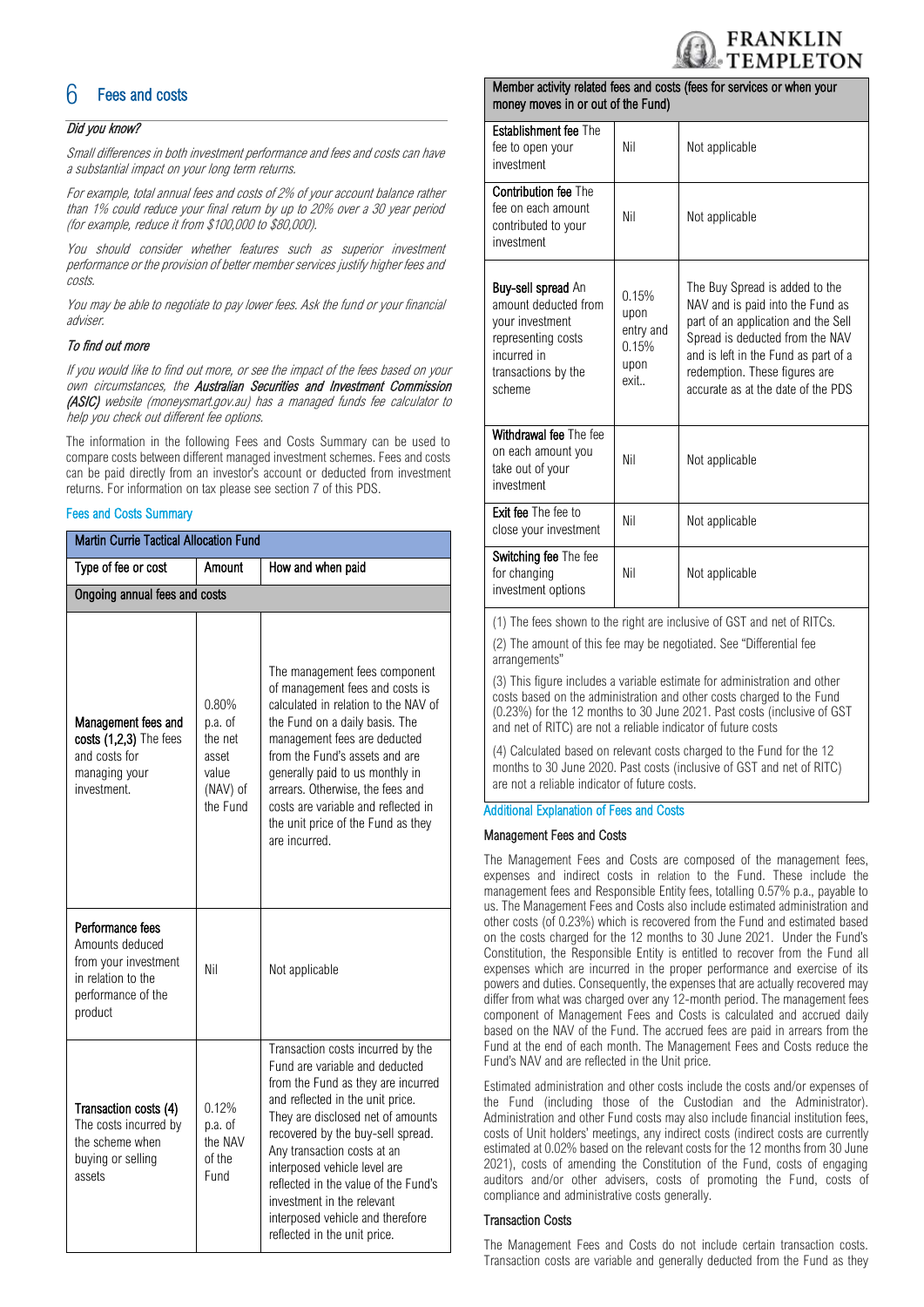

are incurred and reflected in the unit price. Transaction costs also include costs incurred by interposed vehicles in which the Fund invests (if any), that would have been transaction costs if they had been incurred by the Fund itself. They are disclosed net of amounts recovered by the buy-sell spread. Transaction costs are an additional cost to the investor where they are not recovered by the Buy/Sell Spread, and are generally incurred when the assets of the Fund are changed in connection with day-to day trading or when there are applications or withdrawals which cause net cash flow into or out of the Fund. Actual transaction costs for future years may differ. Please refer to the Additional Information Booklet for further information.

#### Buy/sell spread estimate

The buy/sell spread is an estimate of the transaction costs that are incurred in buying and selling the underlying assets of the Fund as a result of applications and redemptions. The Application Price is adjusted up by a buy spread and the Redemption Price is adjusted down by a sell spread. The dollar value of these costs based on an application or a withdrawal of \$5,000 is \$7.50 for each individual transaction. We can change the buy/sell spread at any time without prior notice. The actual buy/sell spread is subject to change from time to time depending on changes to the composition of the Fund's underlying assets and exposure to various investment managers. Where transaction costs are lower or higher than the estimated buy-sell spreads listed in this PDS, the actual costs may apply. Please refer to our website for the current buy/sell spreads at www.franklintempleton.com.au.

#### Differential fee arrangements

We may enter into individual fee arrangements with "Wholesale clients" (as defined in the Corporations Act) in accordance with applicable ASIC class order relief.

#### Example of annual fees and costs for this investment option

This table gives an example of how the ongoing annual fees and costs in this investment option for this product can affect your investment over a 1 year period. You should use this table to compare this product with other products offered by managed investment schemes.

| <b>Martin Currie Tactical</b><br>Allocation Fund - Class A |       | Balance of \$50,000 with a contribution of<br>\$5,000 during year                                                                                                                                                                                                                               |
|------------------------------------------------------------|-------|-------------------------------------------------------------------------------------------------------------------------------------------------------------------------------------------------------------------------------------------------------------------------------------------------|
| Contribution fees                                          | Nil   | For every additional \$5,000 you put in,<br>you will be charged \$0.                                                                                                                                                                                                                            |
| <b>PLUS</b><br>Management fees<br>and costs                | 0.80% | And, for every \$50,000 you have in the<br>Fund you will be charged or have<br>deducted from your investment \$400<br>each year (1).                                                                                                                                                            |
| <b>PLUS</b><br>Performance fees                            | Nil   | And, you will be charged or have<br>deducted from your investment \$0 in<br>performance fees each year.                                                                                                                                                                                         |
| <b>PLUS</b> Transaction<br>costs                           | 0.12% | And, you will be charged or have<br>deducted from your investment \$60 in<br>transaction costs.                                                                                                                                                                                                 |
| <b>EQUALS</b><br>Cost of Fund                              |       | If you had an investment of \$50,000 at<br>the beginning of the year and you put in<br>an additional \$5,000 during that year, you<br>would be charged fees and costs of \$460<br>$*(2)$<br>What it costs you will depend on the<br>investment option you choose and the<br>fees you negotiate. |
| *Additional fees may apply.                                |       | (1) You should note that this example assumes a constant investment<br>balance of \$50,000 in Class A Units throughout the year. Management<br>Fees and Costs will also be charged in relation to any additional<br>contributions you make during the year and the amount you pay will          |

depend on the proportion of the year during which the additional

contributions are invested.

(2) Assumes the additional \$5,000 was invested at the end of the year. If it is assumed the additional \$5,000 was invested at the beginning of the year, the Management Fees and Costs would be \$440 (\$55,000 x 0.80%). Please note this is an example only as the actual investment balance of your holding will vary on a daily basis.

Note: This is an example. In practice, the actual investment balance of an investor will vary daily and the actual fees and expenses we charge are based on the value of the Fund. The indirect costs and other expenses component of Management Fees and Costs and transaction costs may also be based on estimates. As a result, the total fees and costs that you are charged may differ from the figures shown in the table.

Warning: Additional fees may be paid to a financial adviser if an investor consulted a financial adviser. Where an investor receives financial advice, they should refer to their Statement of Advice or their adviser's Financial Services Guide for full details of these fees.

#### Change in fees

We may vary the fees specified at any time at our absolute discretion, without Unit holder consent, subject to the maximum fee amounts specified in the Constitution. If the variation is an increase we will give you 30 days' advance written notice.

At the date of this PDS we do not intend to charge a contribution fee, exit fee nor do we intend to increase the combined Responsible Entity fee and management fee we charge you (which is specified in the Management Costs section of the Fees and Costs Summary).

We can recover out of the assets of the Fund all expenses which are properly incurred in operating the Fund including, without limitation, amounts payable in connection with custody, compliance, legal and tax consulting fees, banking, accounting and audit. However, we currently pay these costs out of our Fees.

#### Calculator

The Australian Securities and Investments Commission provides a fees calculator at www.moneysmart.gov.au. This calculator can be used to calculate the effects of fees and costs on your investment.

Please note: You should read the important information about fees and costs of investing in the Fund before making a decision. Go to the "Additional Explanation of Fees and Costs" section of the Additional Information Booklet available at [franklintempleton.com.au.](http://www.leggmason.com.au/en/index.aspx) 

The material relating to the fees and costs of investing in the Fund may change between the time when you read the PDS and the day when you acquire the Fund.

#### 7 How managed investment schemes are taxed

Warning: Investing in a registered managed investment scheme is likely to have tax consequences. You are strongly advised to seek professional tax advice.

You should note that:

- the Responsible Entity and the Fund is not expected to pay tax on behalf of Australian resident Unit holders;
- Unit Holders are assessed for tax on the taxable components of the Fund that are generated by the Fund; and
- you will be provided with a statement (known as an "AMMA statement" where the Fund is an AMIT, or as a "distribution statement" where the Fund is not) that sets out the taxable components of the Fund on which you may be assessed.

We recommend you seek advice from your financial or tax adviser.

Please note: You should read the important information about how managed investment schemes are taxed before making a decision. Go to the "Taxation" section of the Additional Information Booklet available at [franklintempleton.com.au.](http://www.leggmason.com.au/en/index.aspx)

The material relating to how managed investment schemes are taxed may change between the time when you read the PDS and the day when you acquire the Fund.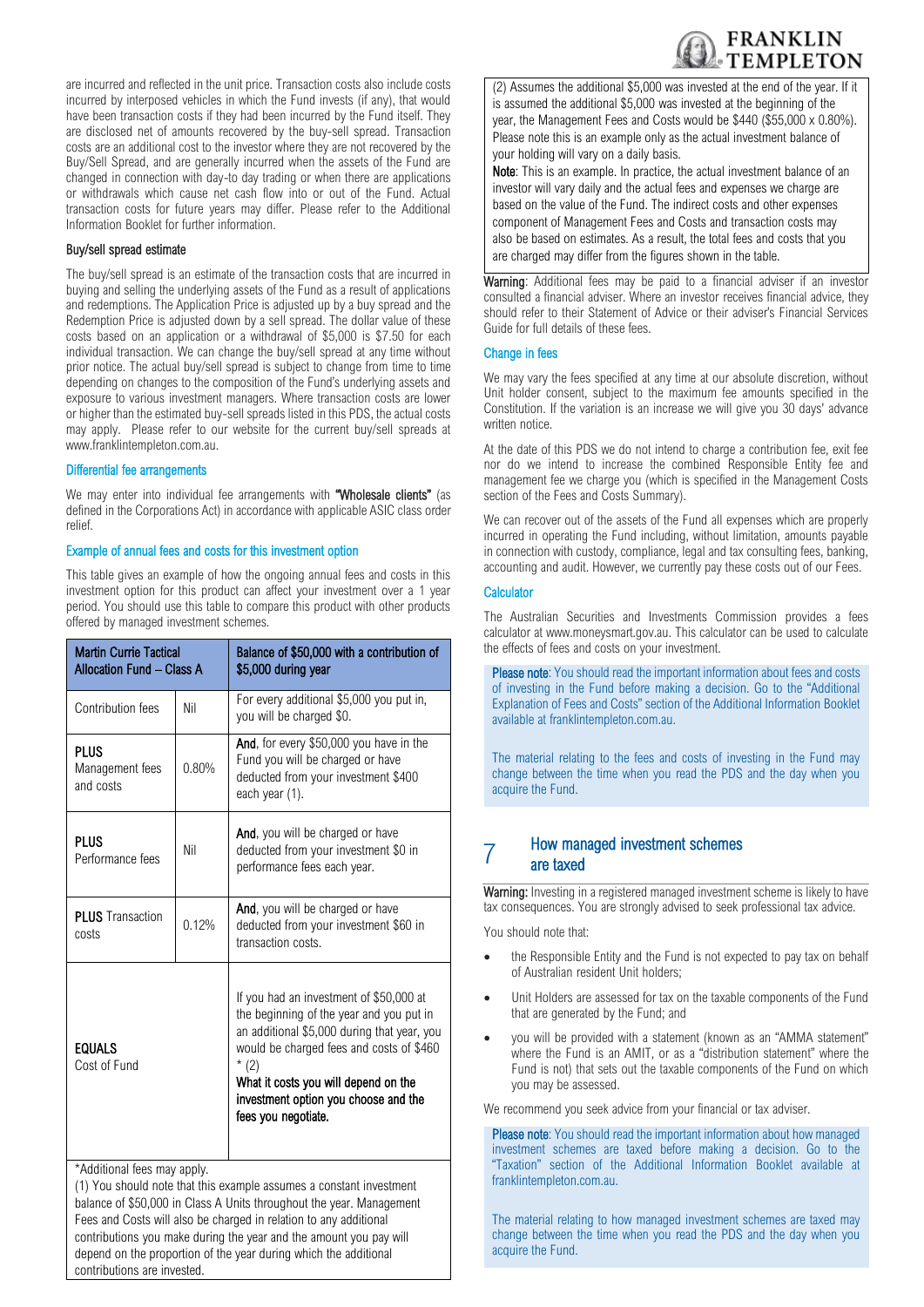## 8 How to apply

#### How to invest in the Fund

To invest in the Fund, read this PDS with the "Additional Information Booklet" and complete an application form. The Additional Information Booklet and Application Forms are available by calling 1800 673 776. If you are not already an investor with Franklin Templeton Australia, you will be required to provide certain supporting documents detailed in Section 1 of the "Application Form for New Investors".

We authorise the use of this PDS by investors ("Indirect Investors") who wish to access the Fund through an authorised master trust or wrap account, investor directed portfolio service, investor directed portfolio service-like scheme or nominee or custody service (collectively referred to as "Master Trust or Wrap Service") located in Australia. The operator of a Master Trust or Wrap Service is referred to in this PDS as the Operator and the disclosure document for a Master Trust or Wrap Service is referred to as the Master Trust or Wrap Guide. If you invest through a Master Trust or Wrap Service, your rights and liabilities will be governed by the terms and conditions of the Master Trust or Wrap Guide. Indirect Investors should apply for Units by using the Master Trust or Wrap Guide and applicable application form provided by the Operator of the Master Trust or Wrap Service.

#### Complaints handling

We have established procedures for dealing with complaints.

If you have invested via a Master Trust or Wrap Service and have a concern, you should first contact the Operator of the Master Trust or Wrap Service through which you invested in the Fund. The Operator will handle your complaint in accordance with its complaint handling procedures and may, in accordance with those procedures, refer the complaint to us.

If you have an inquiry or complaint, you can either phone us on 1800 673 776 during business hours or write to:

Attention: Complaints Officer

Franklin Templeton Australia

GPO Box 24011

Melbourne VIC 3001

Your written complaint will be acknowledged within five business days and we will make every effort to resolve your issues within 30 days of being notified.

If any complaint remains unresolved after 30 days or the issue has not been resolved to your satisfaction, you can lodge a complaint with the Australian Financial Complaints Authority, or AFCA. AFCA provides a fair and independent financial complaint resolution service that is free to consumers.

| Website:       | www.afca.org.au             |
|----------------|-----------------------------|
| Email:         | info@afca.org.au            |
| Telephone:     | 1800 931 678 (free call)    |
| In writing to: | Australian Einannial Comple |

In writing to: Australian Financial Complaints Authority, GPO Box 3, Melbourne VIC 3001

#### Cooling off

If you are a "Retail client", after you invest in the Fund you have a period of 14 days (the cooling off period) during which you can cancel the investment and have the funds repaid to you. The entire value of your investment may not be repaid depending on the impact of market movements, taxes, management fees, transaction costs etc. during the time you are invested in the Fund.

The right to cool off does not apply to you if you invest in the Fund through a Master Trust or Wrap Service as you do not acquire the rights of a Unit holder in the Fund.

If you have any questions about cooling off rights please contact your financial planner or us on 1800 673 776.

Please note: You should read the important information about applying to invest in the Fund before making a decision. Go to the 'How to apply' section of the Additional Information Booklet available a[t franklintempleton.com.au.](http://www.leggmason.com.au/en/index.aspx)

The material relating to how to apply may change between the time when you read the PDS and the day when you acquire the Fund.

## 9 Other information

#### **Consent**

The investment manager described in Section 1 of this PDS have not prepared, authorised or caused the issue of this PDS. The investment manager has consented only to the inclusion in the PDS of the statements about them in the form and context in which they are included, and this consent has not been withdrawn.

#### Related party transactions

Subject to the Corporations Act, we and our associates may hold Units in the Fund. We are also permitted by the Constitution (subject to the Corporations Act), to deal with ourself (as Responsible Entity of the Fund or in another capacity), an associate or any Unit holder; have an interest in any contract or transaction with ourself (as Responsible Entity of the Fund or in another capacity), an associate or any Unit holder and retain for our own benefit any profits or benefits derived from such contract or transaction and act in the same or similar capacity in relation to any other managed investment schemes. Unit holders' rights and the Constitution.

Your rights as Unit holder in the Fund are governed by the Fund's Constitution and the Corporations Act. The Fund is governed by the Constitution which sets out how the Fund is to be operated. The terms of the Constitution are binding on the Responsible Entity and all Unit holders. **Reports** 

We will provide you with the following reports and information about your investment in the Fund:

- Transaction confirmations and distribution statements.
- Fund annual financial report (and if applicable half yearly financial reports and continuous disclosure notices) via our website.
- Annual Periodic and tax statements as required by the Corporations Act.

#### Disclosing Entity

If at any time the Fund becomes and continues to be a disclosing entity under the Corporations Act, it will be subject to regular reporting and disclosure obligations.

We comply with ASIC's Good Practice Guidance on continuous disclosure.

Please note: Go to the "Other information" section of the Additional Information Booklet which is available at [www.leggmason.com.au.](http://www.leggmason.com.au/)

#### Protecting your privacy

Your right to privacy is important to us.

Our Privacy Policy contains important information in relation to our collection, storage, use and disclosure of your personal information.

As Responsible Entity, we may collect and use personal information to ensure compliance with various government and regulatory bodies where permitted or required to do so.

We may also disclose your personal information to:

- our service providers, related bodies corporate or other third parties for the purpose of account maintenance and administration and the production and mailing of statements, amongst other operational activities; and
- to improve customer service, and/or allow our associated organisations and selected third parties to promote their products and services to customers.

All personal information collected by Franklin Templeton Australia will be collected, used, disclosed and stored by us in accordance with our Privacy Policy, a copy of which will be made available on request.

Please note: You should read the important information about privacy, the operation of the Fund and the retirement of the Responsible Entity before making a decision. Go to the 'Additional important information' section of the Additional Information Booklet available a[t franklintempleton.com.au.](http://www.leggmason.com.au/en/index.aspx)

The material relating to privacy, the operation of the Fund and the retirement of the Responsible Entity may change between the time when you read the PDS and the day when you acquire the Fund.